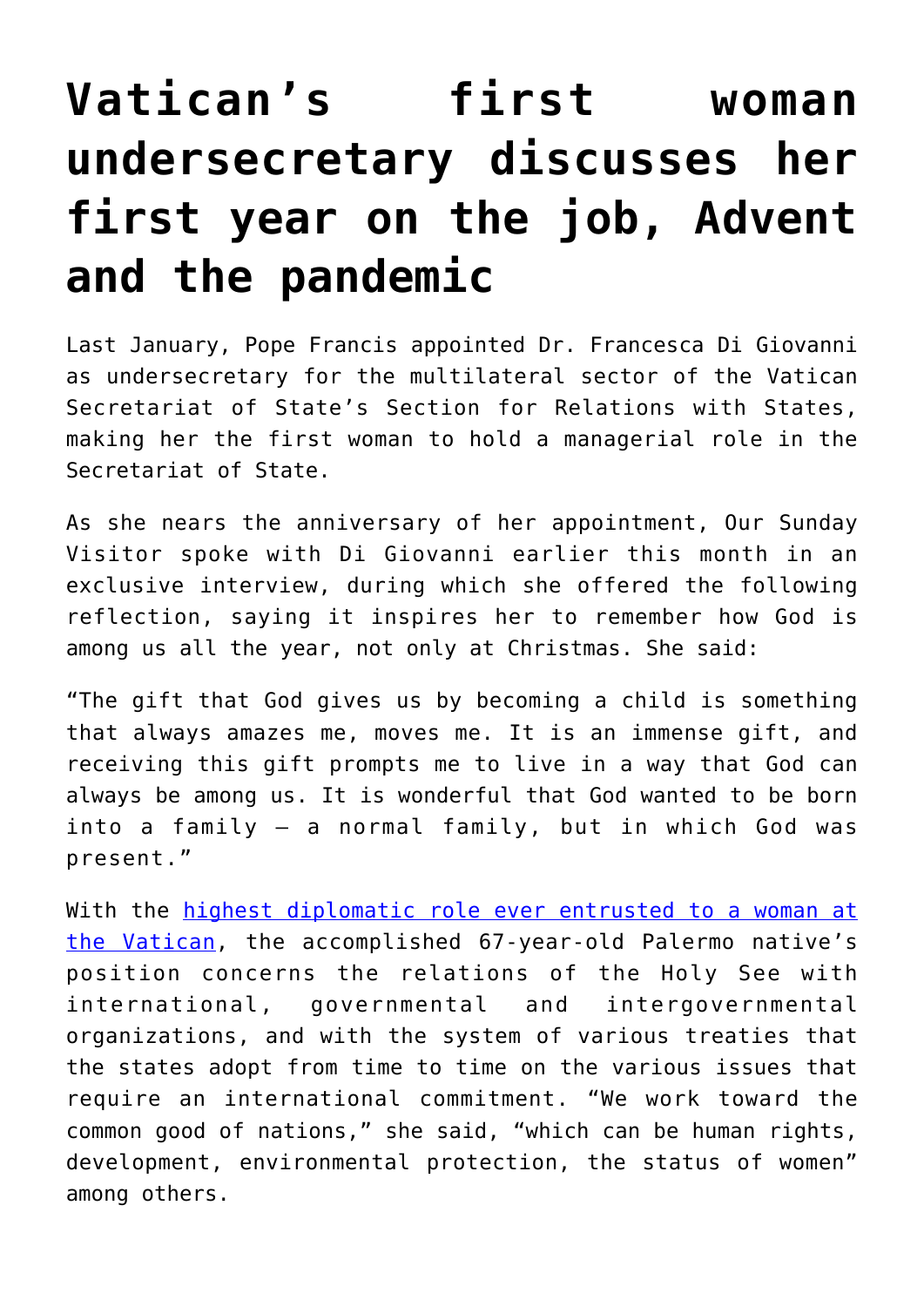In the interview, she discusses how she's been welcomed during first year in her new role, including warmhearted joking from Pope Francis, and what her appointment means for the very gradual, but always greater role of women in the small sovereign state, as well as her faith.

The Vatican diplomat this Advent shares how the closeness of Baby Jesus to each of us, through the humble family of Nazareth, is especially touching for her. Moreover, she reflects on, in the light of Pope Francis having just proclaimed this the year of St. Joseph, and how the humble carpenter can call each of us, and herself, to examine whether we welcome the surprises the Lord gives us.

**Our Sunday Visitor:** Dr. Di Giovanni, we are closing in on the one-year anniversary of your nomination. Since you took office, the COVID-19 pandemic has changed the world in a completely unexpected way. What has been the impact of these changes on your work?

**Dr. Francesca Di Giovanni:** Unfortunately, the year 2020 was marked by the pandemic and all that came with it: suffering, deaths, increased poverty and hunger, increased situations of violence in homes and outside. It increased the number and severity of these crises already present before this year, together with phenomena due to climate change and other tensions. We all have in our eyes and hearts the image — and even more so, the words — of the pope in the deserted St. Peter's Square during the lockdown period.

Even on our work the impact was quite strong. We had to interrupt trips and even face-to-face meetings, which are important in our work because face-to-face confrontation is important to find shared solutions, not imposed by those who shout the loudest. We have tried to make up for it with virtual meetings, online. This change was slow at first, then online encounters multiplied, since one cannot travel. Actually, this change has given us a lot more work, because by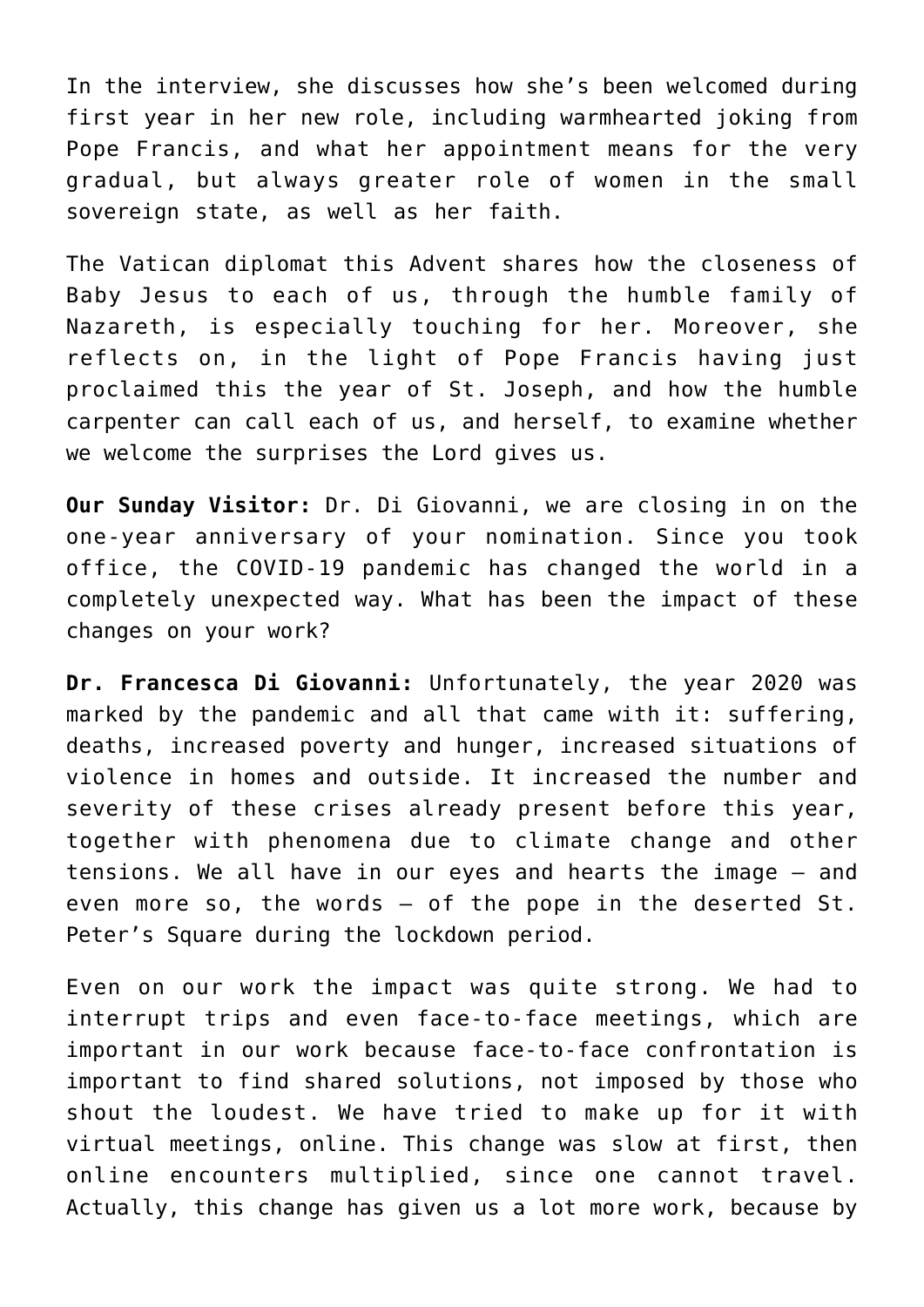saving travel time, you can work more and do more things [smiling].

**Our Sunday Visitor:** Do you see your appointment a year ago as a kind of "welcome" to a new season in which women with qualified professional backgrounds take on important roles in the Vatican?

**Di Giovanni:** Yes, I hope so. In fact, even Pope Francis at the beginning of 2020 said that he hopes there will be more women, even in the Vatican, with managerial roles, in the Roman Curia. I hope that we women can be even more numerous, to make our specific contribution, not out of thirst for power, but really because I feel that as women, we can make our own contribution.

**Our Sunday Visitor:** How was your welcome to this new position?

**Di Giovanni:** I have been working in the Vatican for many years now. I feel well received. But I still feel that for some, seeing a woman who holds my post as undersecretary is something new. Even Pope Francis often jokes when he meets me: "Where is your cassock? Where is the sash?" [smiling].

**Our Sunday Visitor:** How did you find the position? What are the satisfactions it has given you? What are your hopes for the near future?

**Di Giovanni:** Honestly, this is a job I hadn't thought of for myself, because I know how much effort it takes. It is a demanding job, where everything is urgent — similar to journalists, right? But next to gratitude for [Pope] Francis and for those who trust me, what gives me the most joy is working with great collaboration with colleagues, with mutual patience, professionalism, making their knowledge available to others and being able to give up even their own ideas … when you understand that what comes from comparing, is better than your idea. The result is beautiful precisely because everyone makes their contribution, like the pieces of a mosaic. After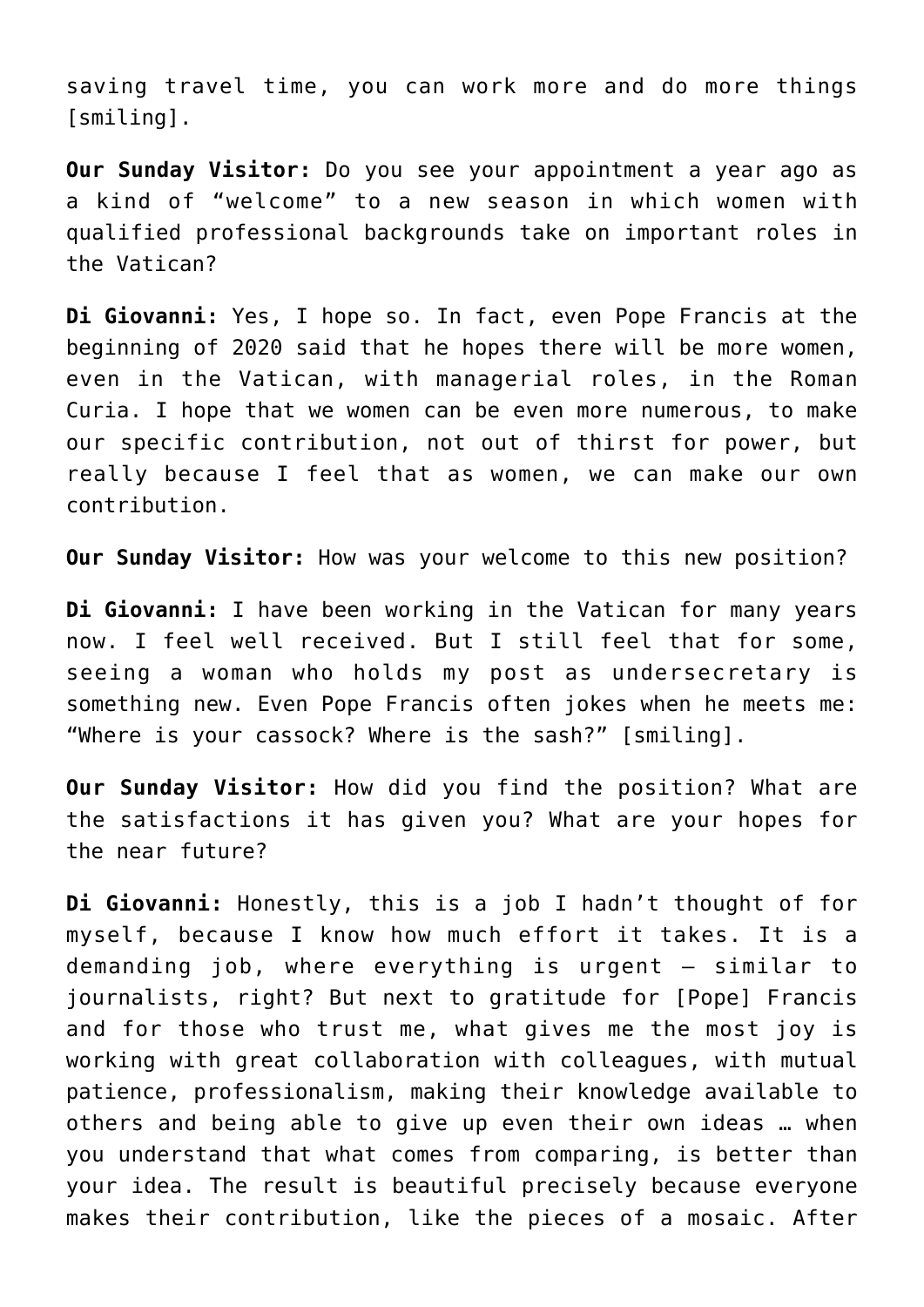all, we are not many in our sector, so only with this mutual generosity can we carry out our work.

**Our Sunday Visitor:** We are in the midst of Advent. Is there a particular saint or devotion whom you hold particularly dear this time of year?

**Di Giovanni:** I must tell the truth. I have no particular devotion or saint to whom I am especially devoted. But the gift that God gives us by becoming a child is something that always amazes me, moves me. It is an immense gift, and receiving this gift prompts me to live in a way that God can always be among us. It is wonderful that God wanted to be born into a family, to have a mommy and daddy, a normal family. … In fact, he was for everyone "the carpenter's son." … It was a normal family in which, however, God was present. And that pushes me to live in such a way that God can always be among us, not just at Christmas.

**Our Sunday Visitor:** Speaking of the Family of Nazareth, the pope has just announced a special year dedicated to St. Joseph. How did you receive this announcement?

**Di Giovanni:** With so much joy, because St. Joseph is an incredible saint — a normal man who nevertheless knew how to accept what God wanted to say to him. This amazes me and makes me ask myself: What about me? Would I be able to welcome the messages that God sends me, day after day, like St. Joseph?

Pope Francis speaks of the four dreams of Joseph in the Gospel. Joseph immediately took action to follow the messages received in dreams. I like this very much. … St. Joseph was a tender father. Not everyone has known the tenderness of a father. If in this year we can discover the tenderness of that father who is God, I think it would be a beautiful moment that would give hope to many people.

**Our Sunday Visitor:** Due to the pandemic, this Christmas cannot be celebrated like other ones, even in the Vatican. How can